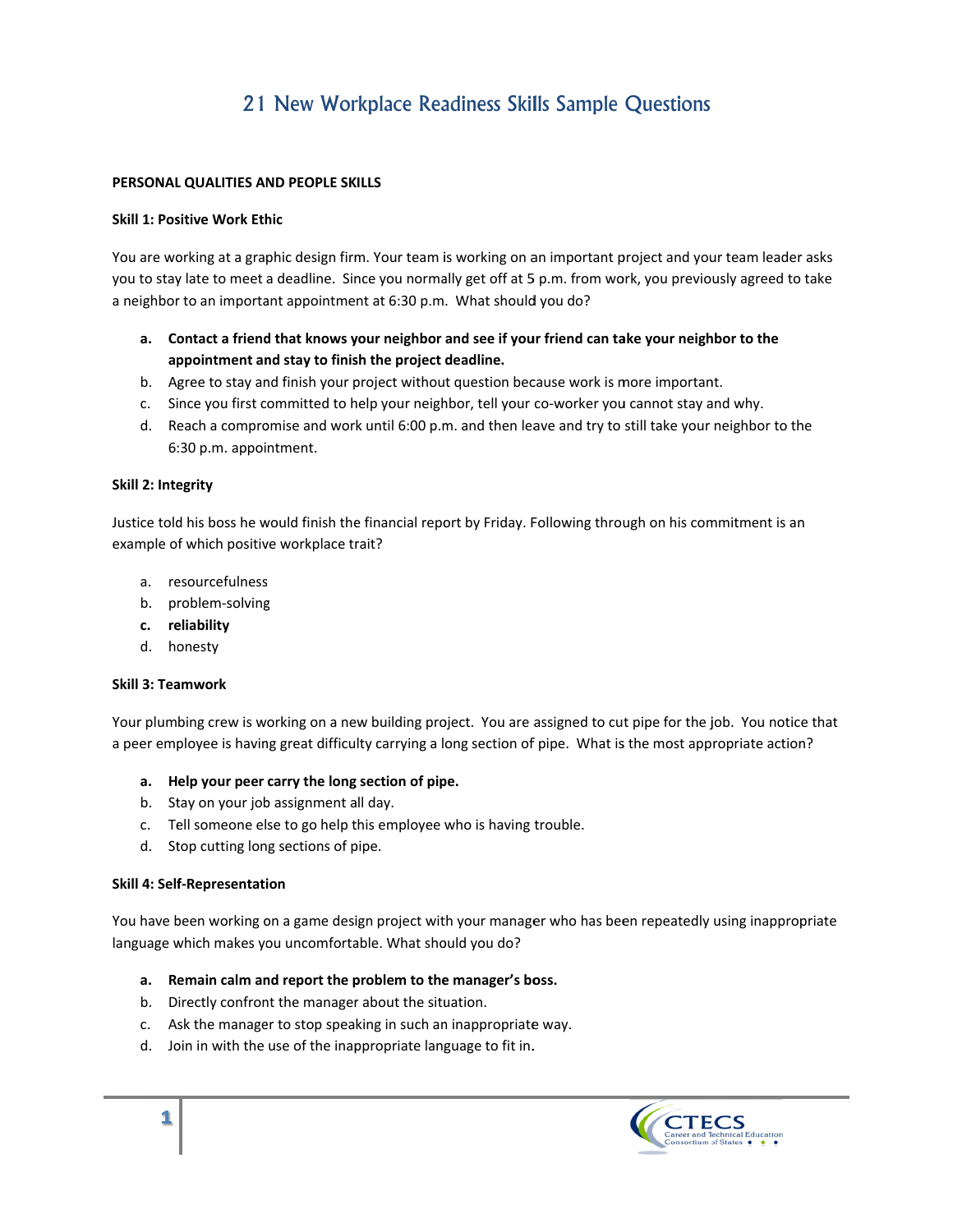#### **S kill 5: Diversit ty Awareness**

Why is having diversity in a company culture's staff a good idea?

- **a. Th here is a broad der range of ta alents, skills, a nd creativity.**
- b. It creates a homogenous work ethic.
- c. The work environment will be more ethical.
- d. It meets the quota for minority cultures.

## **Skill 6: Conflict Resolution**

Shauna works at an advertising agency and recently had a verbal argument with a co-worker, Ashley. Since then, Ashley has openly treated Shauna with insulting behavior. What is the BEST way for Shauna to resolve this conflict?

## a. Report Ashley to the human resources manager.

- b. Let these inappropriate actions go because it will get better with time.
- c. Ignore Ashley but make sure her peers know.
- d. Write an email to her parents explaining the situation and asking for help.

#### **Skill 7: Cre eativity and Re esourcefulness**

You work as a server at a local restaurant. A customer orders a particular fish dish as a dinner entrée and sometime after ordering the dish, you learn from the kitchen manager that the fish has sold out. What is the BEST way to cre atively handle the situation?

- to creatively handle the situation?<br>a. Make sure the customer knows this will never happen again and later report it to the restaurant manager.
- b. After talking with another server, ask the head chef to come out and apologize to the customer profusely.
- **c. Af fter talking wi th the restaur ant manager, offer a compa arable entrée d dish, a discoun nt, and a forma al ap pology.**
- d. Have the restaurant manager offer a substitute and a significant discount on the overall meal.

## **Skill 8: Speaking and Listening**

Which of the following phrases is appropriate for a formal greeting during a presentation?

- a. Be e seated
- b. Let's get started
- c. Li sten up
- **d. W Welcome**

#### **Skill 9: Reading and Writing**

You are writing an email to Sally Smith who is a potential customer. What is the BEST way to begin your email to Sally Smith h?

- a. Hello Sally Smith!
- **b. D ear Ms. Smith ,**
- c. Dear Madam or Sir:
- d. D ear Mrs. Smith h<br>**h**<br>h

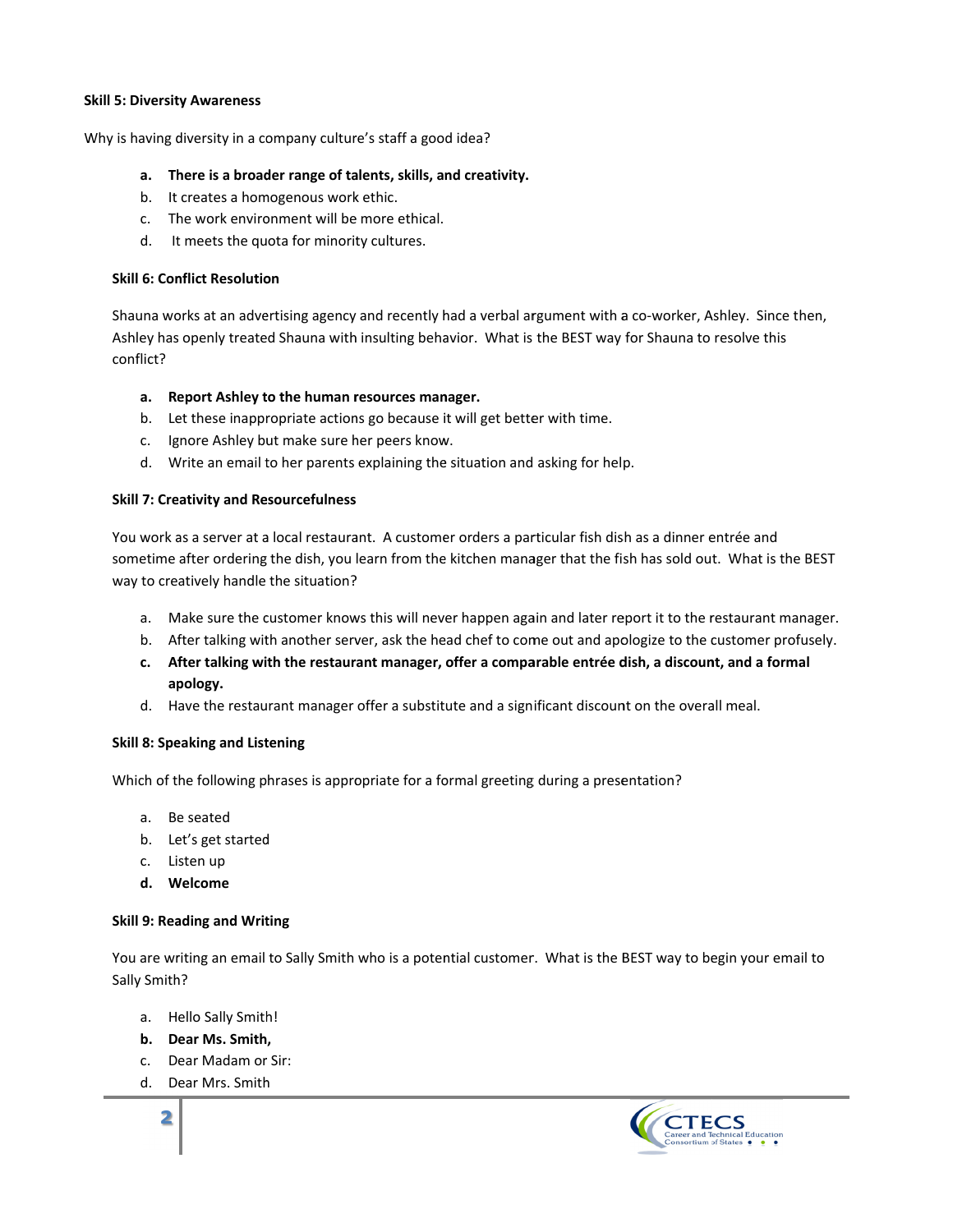#### PROFESSIONAL KNOWLEDGE AND SKILLS

## Skill 10: Critical Thinking and Problem Solving

Laurette's supervisor asks her to select the best contractor for an upcoming construction job. Laurette narrows the choices down to four contractors. What is the process for making her decision?

- a. Ask a coworker to help make the decision and select the best contractor using this rationale.
- b. Select the contractor who is the most affordable and explain why to your supervisor.
- c. Select the contractor who is closest in distance to the job location.
- d. Evaluate all factors needed and select the most suitable contractor based on the factors

## Skill 11: Health and Safety

Two employees working at a manufacturing company enter a shop floor to do work. One employee is wearing approved safety glasses but the other employee is not. Why should the employee be wearing safety glasses?

- a. It is the ethical thing to do and is therefore morally correct.
- b. Most employees wear safety glasses as a safety precaution.
- c. Safety glasses should always be worn on the shop floor.
- d. All global companies suggest that employees wear safety glasses.

## Skill 12: Organizations, Systems, and Climates

Part of being a civically responsible employee is understanding how the U.S. government operates. The job of the Legislative Branch is to \_\_\_\_\_\_\_\_\_\_\_\_\_\_\_\_laws.

- a. make
- b. implement
- c. evaluate
- d. assess

## **Skill 13: Lifelong Learning**

Simone is a corporate employee who is committed to lifelong learning. What is the BEST way that Simone can show her commitment?

- a. Offering fellow employees assistance on the job
- b. Attending conferences to acquire new industry related knowledge
- c. Researching how to do difficult tasks in her workplace
- d. Spending time at work completing assignments for her college classes

## **Skill 14: Job Acquisition and Advancement**

When writing resumes, why do employers prefer professional references over personal ones?

- a. It is illegal to provide personal references.
- b. Professional references tend to be more intelligent.
- c. Professional references are biased.
- d. Personal references tend to be biased.

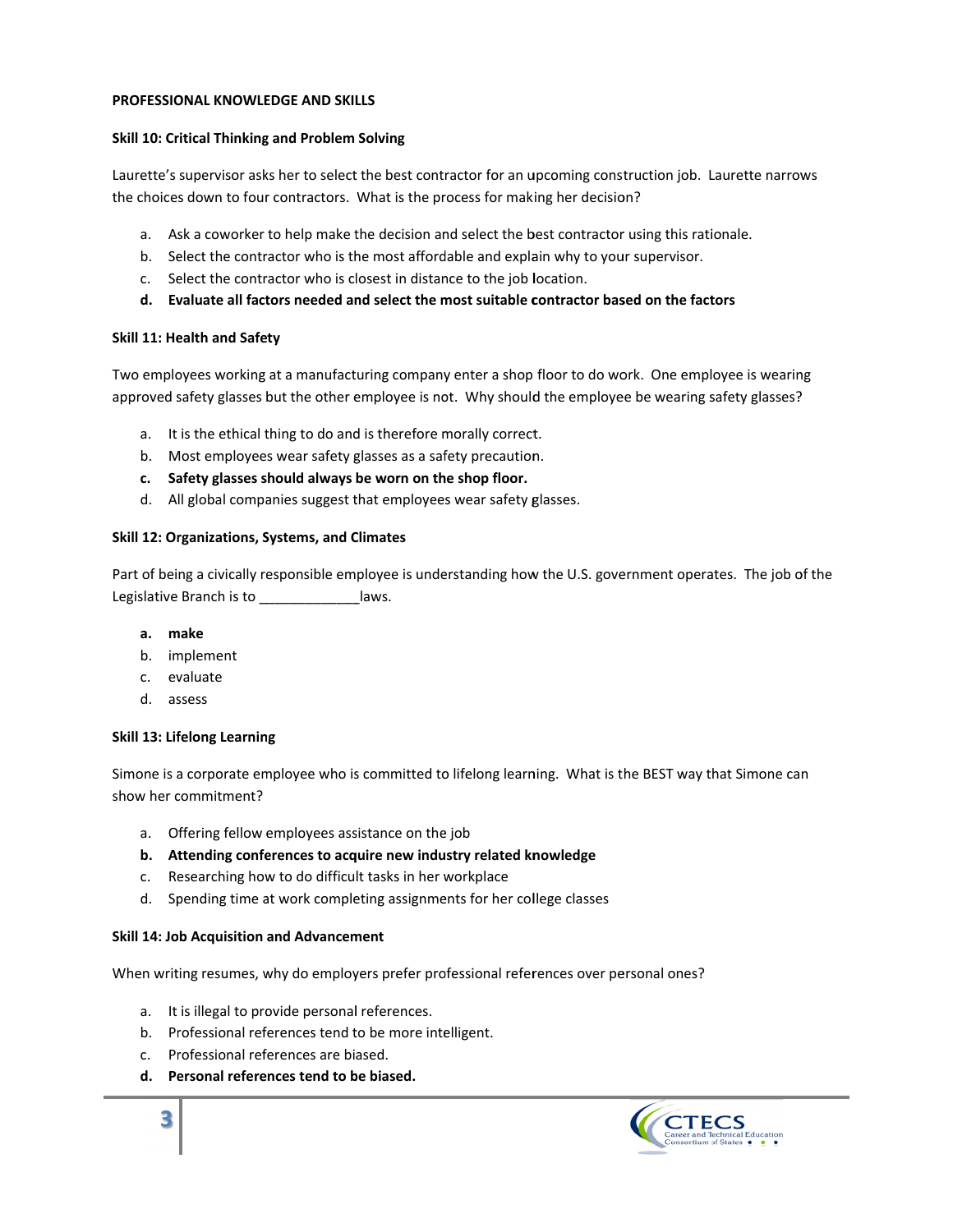#### Skill 15: Time, Task, and Resource Management

Samuel works at a farm equipment company. Which of the following will help him decide what to do each day?

- a. The daily work plan
- b. The tasks most enjoyed
- c. The customers complaint log
- d. The work your peers do first

## **Skill 16: Mathematics**

Maya worked 41 hours this week at a local hospital. She makes \$12.00 per hour. Anytime over 40 hours is paid at time and half or 1.5. How much will Maya earn for her 41 hours of work this week?

- $a.$  \$412
- b. \$498
- c. \$508
- d. \$396

## **Skill 17: Customer Service**

Oki is a sales associate at a computer sales store. He notices an older man with tattered clothing enter the store. How should he first approach the customer?

- a. Inform the customer of available lay-away plans.
- b. Ask the customer to look at the posted dress code and leave.
- c. Greet the customer and ask if he would like her assistance.
- d. Wait until the customer approaches her and handle it.

## **TECHNOLOGY KNOWLEDGE AND SKILLS**

## Skill 18: Job-specific Technologies

You work at an accounting company and are furnished with a new tablet computer. After arriving to work, you turn it on and notice it is not functioning properly. This occurs after only one day of using the new tablet. What is the first course of action?

## a. Look for the operating manual to figure out what is wrong.

- b. Email a friend who is an IT expert and seek assistance.
- c. Tell your co-worker about the problem and ask for help.
- d. Inform the IT department about the computer problem.

## **Skill 19: Information Technology**

Which of the following is NOT a type of web browser?

## a. Google Docs

- b. Google Chrome
- c. Mozilla Firefox
- d. Internet Explorer